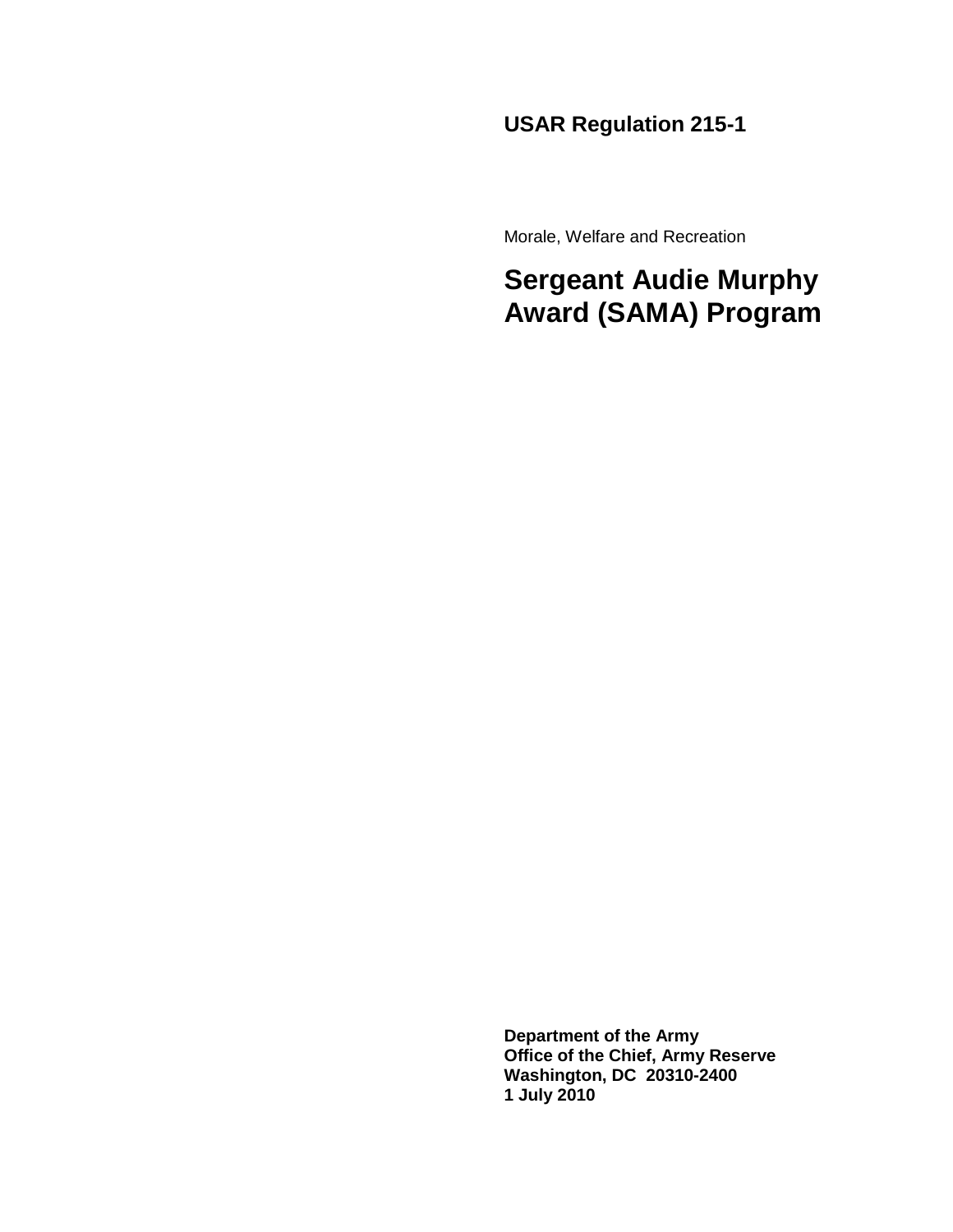# *SUMMARY OF CHANGE*

#### USAR Regulation 215-1 Sergeant Audie Murphy Award (SAMA) Program

This regulation:

• Provides policy and procedures for nominating, boarding, and awarding the SAMA to deserving NCOs.

• Provides procedures on maintaining files per AR 25-400-2, Army Records Information Management System (ARIMS), Brigade level, Record Number 15-1c2 and USARC HQs 15-1c3.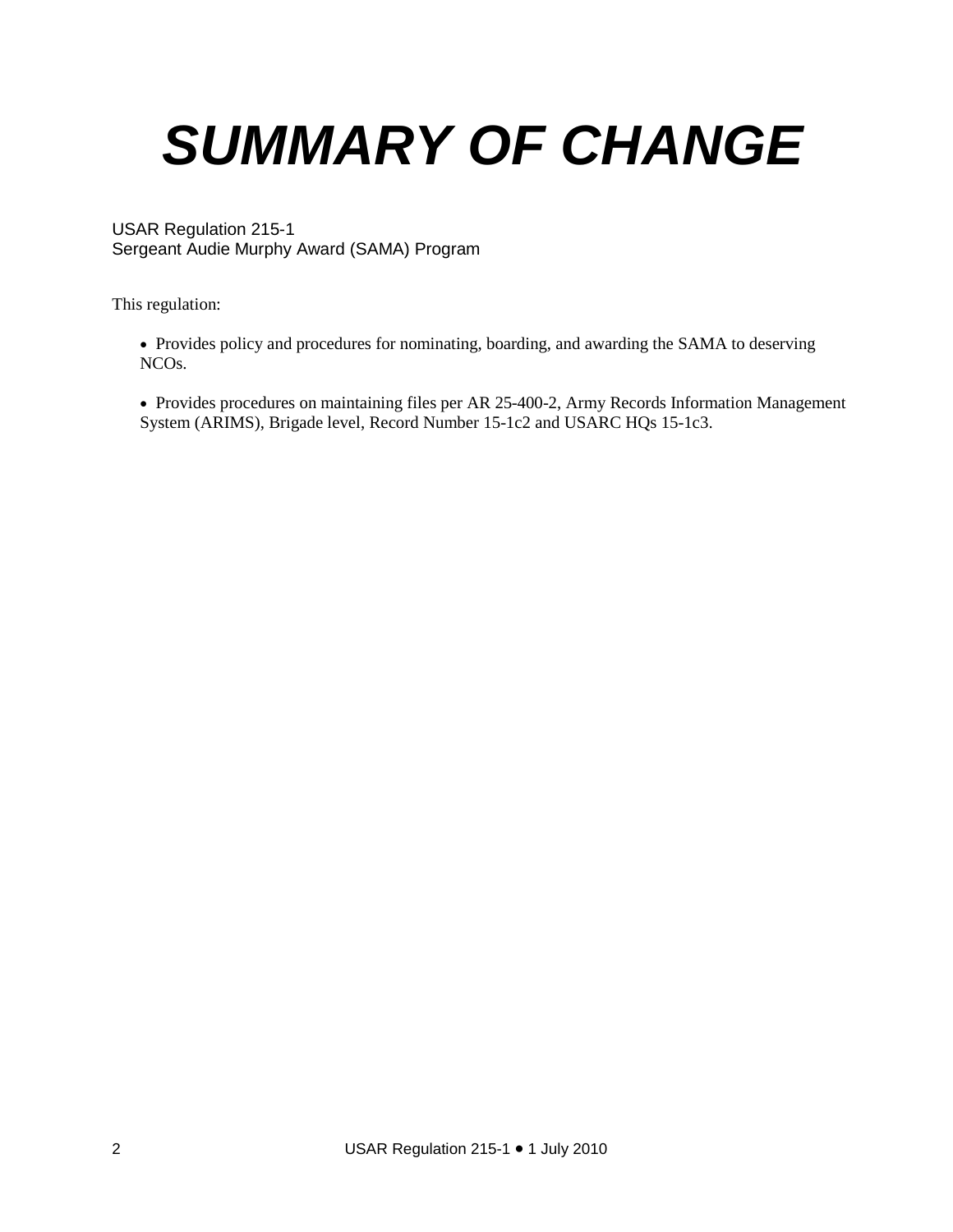**Department of the Army Construction 215-1 Construction 215-1 Construction 215-1 Construction 215-1 Construction 215-1 Construction 215-1 Construction 215-1 Construction 215-1 Construction 215-1 Construction 215-1 Construc Office of the Chief, Army Reserve Washington, DC 20310-2400 1 July 2010**

#### Morale, Welfare and Recreation **Sergeant Audie Murphy Award (SAMA) Program**

\_\_\_\_\_\_\_\_\_\_\_\_\_\_\_\_\_\_\_\_\_\_\_\_\_\_\_\_\_\_\_\_\_\_\_\_\_\_\_\_\_\_\_\_\_\_\_\_\_\_\_\_\_\_\_\_\_\_\_\_\_\_\_\_\_\_\_\_\_\_\_\_\_\_\_\_\_\_\_\_\_\_\_\_\_\_\_\_\_\_\_\_\_\_\_\_\_\_\_\_\_\_\_\_

For the Commander:

WILLIAM J. GOTHARD *Brigadier General, GS Chief of Staff*

Official:

ohn P. Donovan

JOHN P. DONOVAN *Colonel, GS Deputy Chief of Staff, G-1* 

**History.** This is the initial printing of USAR Regulation 215-1.

**Summary**. This regulation provides policy and procedures for administering the SAMA Program.

\_\_\_\_\_\_\_\_\_\_\_\_\_\_\_\_\_\_\_\_\_\_\_\_\_\_\_\_\_\_\_\_\_\_\_\_\_\_\_\_\_\_\_\_

**Applicability.** This regulation applies to all Army Reserve Soldiers in the ranks of Corporal through Sergeant First Class. *Note: Commands/agencies (i.e., Human Resources Command, Office of the Chief Army Reserve, and installation management commands) that have Active Guard Reserve Soldiers, Troop Program Unit Soldiers, and Active Component Soldiers that are not under the command and control of the USARC*

*may submit nominations to the nearest Army Reserve unit/agency.* 

**Proponent and exception authority.** The proponent of this regulation is the G-1, Human Resources Division, AG Branch (ARRC-PRA-A). The proponent has the authority to approve exceptions to this regulation that are consistent with controlling law and regulation. The proponent may delegate this approval authority, in writing, to a division or branch chief under their supervision within the proponent agency.

**Army management control process**. This regulation does not contain management control provisions.

**Supplementation.** Supplementation of this regulation is prohibited without prior approval from the USARC, G-1, Human Resources Division, AG Branch (ARRC-PRA-A), 1401 Deshler St. SW, Fort McPherson, GA 30330-5000.

**Suggested Improvements**. Users are invited to send comments and suggested improvements on DA Form 2028, Recommended Changes to Publications and Blank Forms, directly to the USARC, G-1, Human Resources Division, AG Branch (ARRC-PRA-A).

**Distribution**. This publication is available in electronic media on the USARC Intranet website at <https://usarcintra/> and at the Army Reserve Component section of Army Knowledge Online (AKO) website at [https://www.us.army.mil/.](https://www.us.army.mil/) This regulation is intended for command level A. Local reproduction is authorized.

#### **Contents** *(*Listed by paragraph number*)*

Purpose • 1 References • 2 Explanation of abbreviations and terms • 3 Responsibilities • 4 General • 5 Criteria • 6 SAMA administration • 7 Honorary membership • 8

**\_\_\_\_\_\_\_\_\_\_\_\_\_\_\_\_\_\_\_\_\_\_\_\_\_\_\_\_\_\_\_\_\_\_\_\_\_\_\_\_\_\_\_\_\_\_\_\_\_\_\_\_\_\_\_\_\_\_\_\_\_\_\_\_\_\_\_\_\_\_\_\_\_\_\_\_\_\_\_\_\_\_\_\_**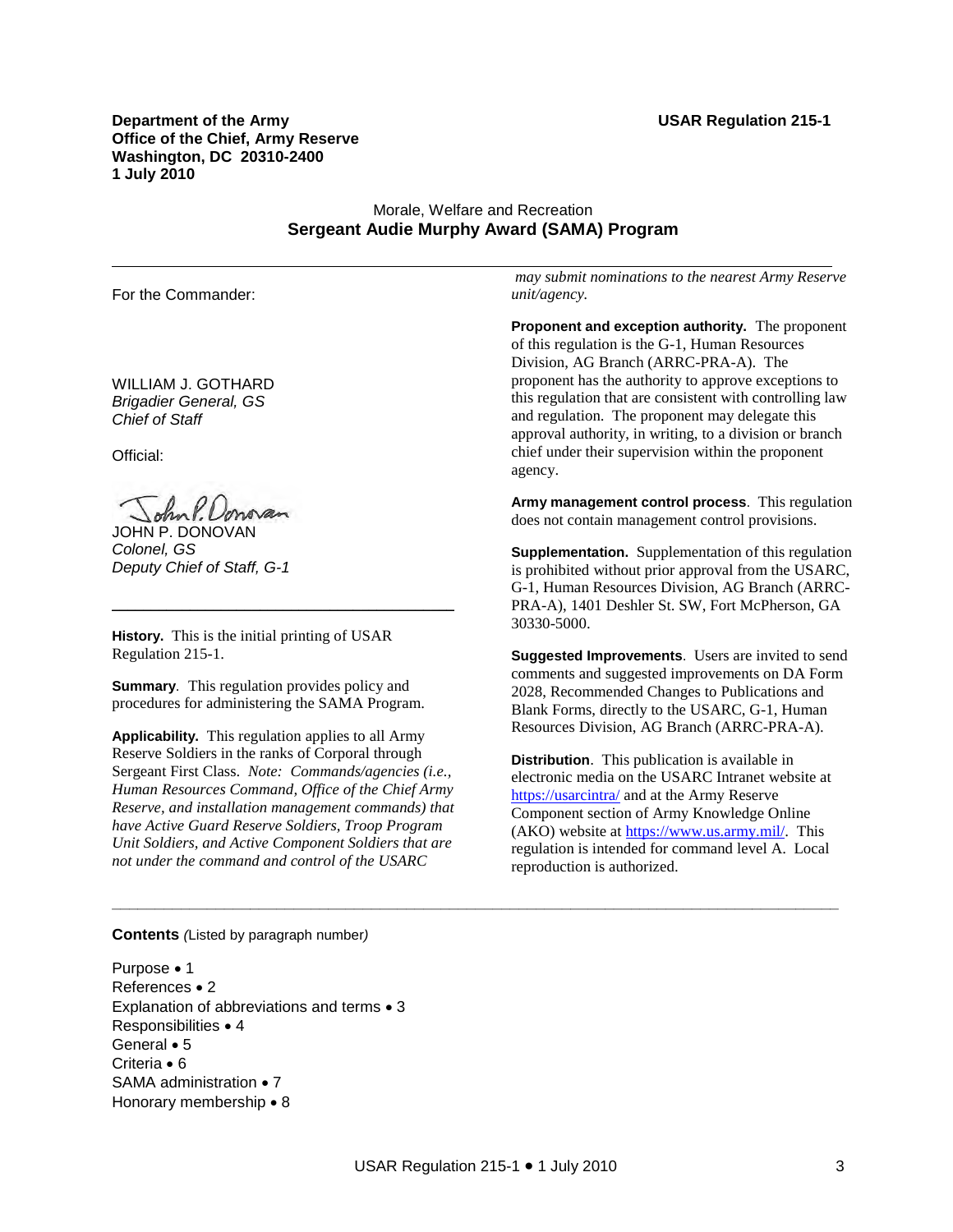#### **Appendixes**

- A. References
- B. Audie Murphy biography
- C. Memorandum of introduction sample
- D. Unit senior NCOs nomination memorandum sample format
- E. Performance test results memorandum sample format
- F. SAMA score sheets sample format
- G. Suggestions for recognizing and utilizing Sergeant Audie Murphy Club (SAMC) members
- H. SAMA logo, lineage, certificate, membership card, and medallion

#### **Glossary**

#### **1. Purpose**

This regulation provides information and administrative instructions for the Army Reserve SAMA.

#### **2. References**

Required and related publications and prescribed and referenced forms are listed at Appendix A.

#### **3. Explanation of abbreviations and terms**

Abbreviations and terms used in this publication are explained in the Glossary.

#### **4. Responsibilities**

The Army Reserve Command Sergeant Major (CSM) will conduct reviews of Army Reserve subordinate commands' SAMA programs and coordinate in-briefs for all incoming CSMs. The CSM at each subordinate command and the brigade CSM at the first general officer level will be responsible for conducting the SAMA Board. The USARC G-1, HRD, Adjutant General Branch will exercise overall program administration.

\_\_\_\_\_\_\_\_\_\_\_\_\_\_\_\_\_\_\_\_\_\_\_\_\_\_\_\_\_\_\_\_\_\_\_\_\_\_\_\_\_\_\_\_\_\_\_\_\_\_\_\_\_\_\_\_\_\_\_\_\_\_\_\_\_\_\_\_\_\_\_\_\_\_\_\_\_\_\_\_\_\_\_\_\_\_\_\_\_\_\_\_\_

#### **5. General**

Induction and membership in the Army Reserve Sergeant Audie Murphy Club (SAMC) is a recognition of Noncommissioned Officers (NCOs) whose leadership, achievements, and performance, merit special recognition. The SAMA is a means of recognizing those NCOs who have contributed significantly to the development of a professional NCO Corps and a combat ready Army. Members exemplify leadership characterized by personal concern for the needs, training, development, and welfare of Soldiers and their Families. Sergeant Audie Murphy consistently demonstrated the highest qualities of leadership, professionalism, and regard for the welfare of his Soldiers. At Appendix B is a brief biography of Sergeant Audie Murphy. The Army Reserve SAMC is an elite organization of NCOs whose demonstrated performance and inherent leadership qualities and abilities are characterized by those of Sergeant Audie Murphy. The SAMC logo is represented at Appendix H, along with the explanation of the lineage (see figure H-1).

#### **6. Criteria**

a. The CSM at each subordinate command will exercise primary staff responsibility for the SAMA at that level. Responsibilities will include chairing final selection boards each quarter as well as oversight, monitoring, tracking, and recording of SAMA members at their appropriate levels. In addition, responsibilities will include publishing a memorandum of introduction signed by the principal commander for gaining commanders of SAMC members departing the command. A sample memorandum is at Appendix C.

b. The SAMC selection process is in four phases:

 (1) Phase 1 – Senior NCO recommendations. Senior NCOs who recommend NCOs for receipt of the SAMA will screen and evaluate nominees prior to appearance before the initial selection board. A sample format for the unit senior NCO's evaluation/nomination is at Appendix D.

 (2) Phase 2 – Performance Test Results Memorandum. The SAMA performance test results memorandum is based on recorded accomplishments of the nominee and his/her subordinates (when applicable) and must be enclosed with the senior NCOs nomination. A sample format of the memorandum is at Appendix E.

 (3) Phase 3 – Initial Selection Board. An initial selection board will be conducted at unit level under the direction of the unit's Senior NCO. Board members will provide a packet which consists of the Senior NCOs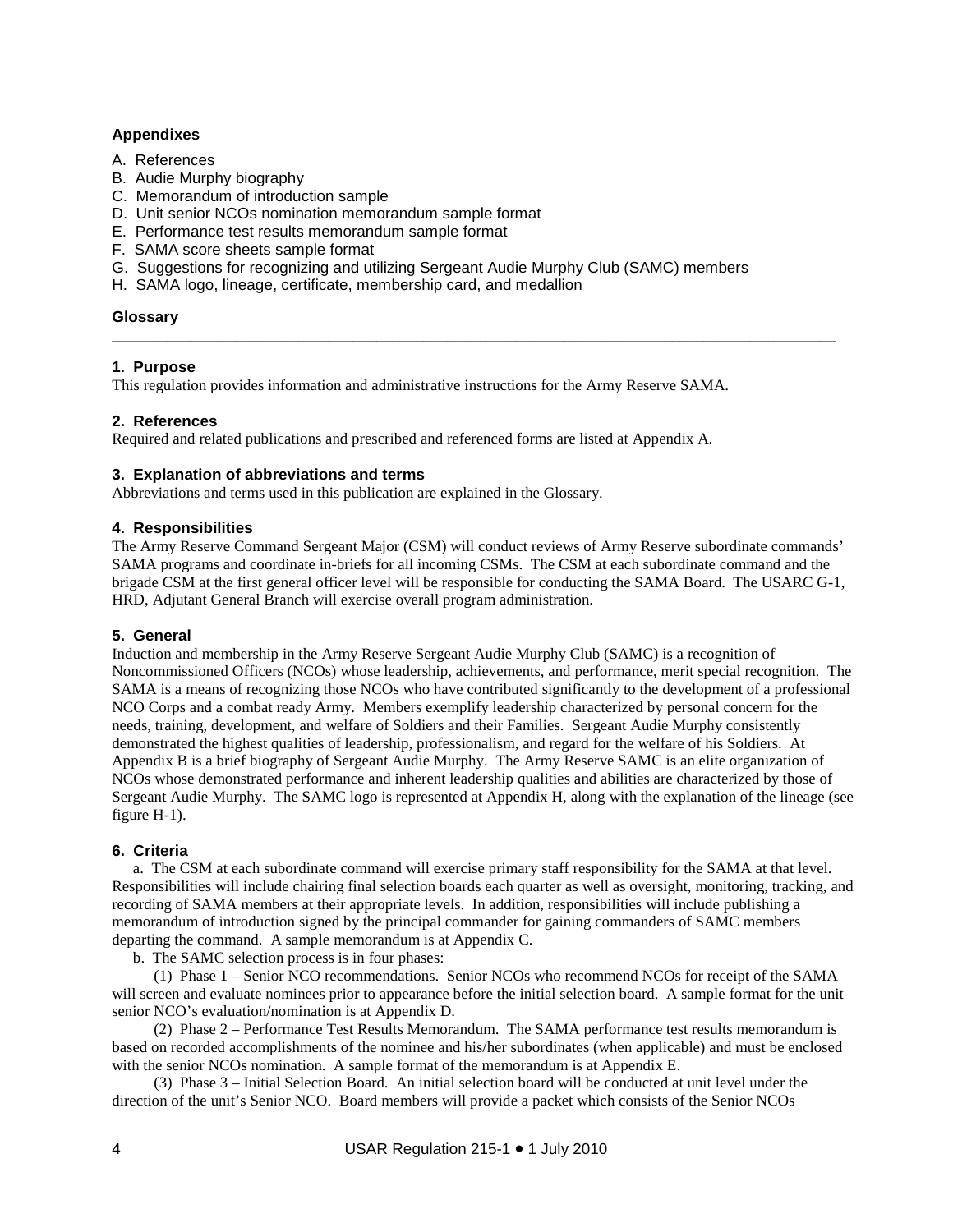nomination, biography of the Soldier, DA photo, performance test results memo, and DA Form 2A, Personnel Qualifications Record (Enlisted). The nominee will provide a leaders book for the board members to review. Nominees who do not directly supervise Soldiers, may submit proof of active participation in external leadership roles. The board will be comprised of voting members senior to the candidate and will include at least one voting member of the same sex as the candidate being considered. The board may be reduced by one Sergeant Major when replaced by a SAMC voting member senior to the candidate being considered. Numerical scoring on subject matter contained on the score sheet, sample at Appendix F, will determine if a candidate should continue in the selection process. Candidates selected to continue will be scheduled to appear before a final selection board. Request to appear before final selection board will be by memorandum to the SAMA final selection board president, signed by the appropriate commander. *Note: Soldiers assigned/attached to a battalion/brigade (first general officer level) must be boarded through the nearest Army Reserve unit selection board for consideration.*

 (4) Phase 4 – Final Selection Board. The SAMA final selection board will be comprised of the subordinate command (first General Officer Level), e.g., brigade CSM as president and three or more command or Staff Sergeants Major appointed by the president, and a recorder without vote. At least one board member must be of the same sex as the candidate being considered. The board may be reduced by one Sergeant Major when replaced by a SAMC voting member senior to the candidate being considered. The final selection board will determine through a question and answer system if the candidate has reached a level of knowledge in a range of subject matter topics to warrant induction into the SAMC. The inductee is introduced to the local SAMC chapter and presented appropriate awards. Quotas will not be established. The final selection board need not select candidates if they do not meet required standards. Candidates not selected for induction will be counseled by the board president.

#### **7. SAMA administration**

 a. Subordinate commands will have procedures in place to administer the SAMA program at local levels within the appropriate CSM office and will prepare the following SAMAs for new inductees:

 (1) Army Reserve Sergeant Audie Murphy Certificate, sample at Appendix H (see figure H-2), is signed by the Chief, Army Reserve and Army Reserve CSM. Certificate is approved for filing IAW AR 600-8-104 in the Official Military Personnel File (OMPF). Copies of certificates are digitally scanned and uploaded to IPERMS for filing in the Soldier's OMPF.

 (2) Medallion (see figure H-4) is approved for wear with Class A uniform during SAMC official functions only (IAW AR 670-1, para 29-13d).

(3) Membership Card (see figure H-3).

b. Presentation of local awards may be appropriate as deemed by the commander, e.g. local gift certificates, prizes.

 c. Various types of publications will be used to provide recognition of SAMC inductees, such as local media coverage and hometown news releases. Photographs of members should be prominently displayed.

d. A list of suggestions for recognizing and utilizing SAMC members is at Appendix G.

 e. The Army Reserve CSM will conduct program reviews of all subordinates SAMA programs and coordinate program in-briefs for all incoming CSMs. The Army Reserve CSM will exercise final authority for approval of any policy or procedure exceptions to include SAMC member removal actions. Request for removal of SAMC members will be submitted to the Army Reserve CSM for evaluation and final determination.

 f. The president of the final selection board will be responsible for ensuring sufficient certificates, medallions and membership cards are available to present to new inductees. Certificates, membership cards, and medallions may be requested thru the USARC G-1, HRD, AG Branch (ARRC-PRA-A).

 g. The president of the final selection board will also forward a copy of the board minutes to the USARC, ARRC-PRA-A, 1401 Deshler Street SW, Fort McPherson, GA 30330, until September 2011. The USARC, G-1, HRD, AG Branch will provide a new mailing address for Fort Bragg, NC. The board minutes will include name, rank, SSN (last four), and PMOS of all new inductees. Brigades will maintain files per AR 25-400-2, Army Records Information Management System (ARIMS), Record Number 15-1c2, Committee Management Files – Office of Agency and Command Committee Management Officers. The USARC will maintain files per AR 25-400-2, ARIMS, Record Number 15-1c3, Committee Management Files Reviewing and Commenting Offices.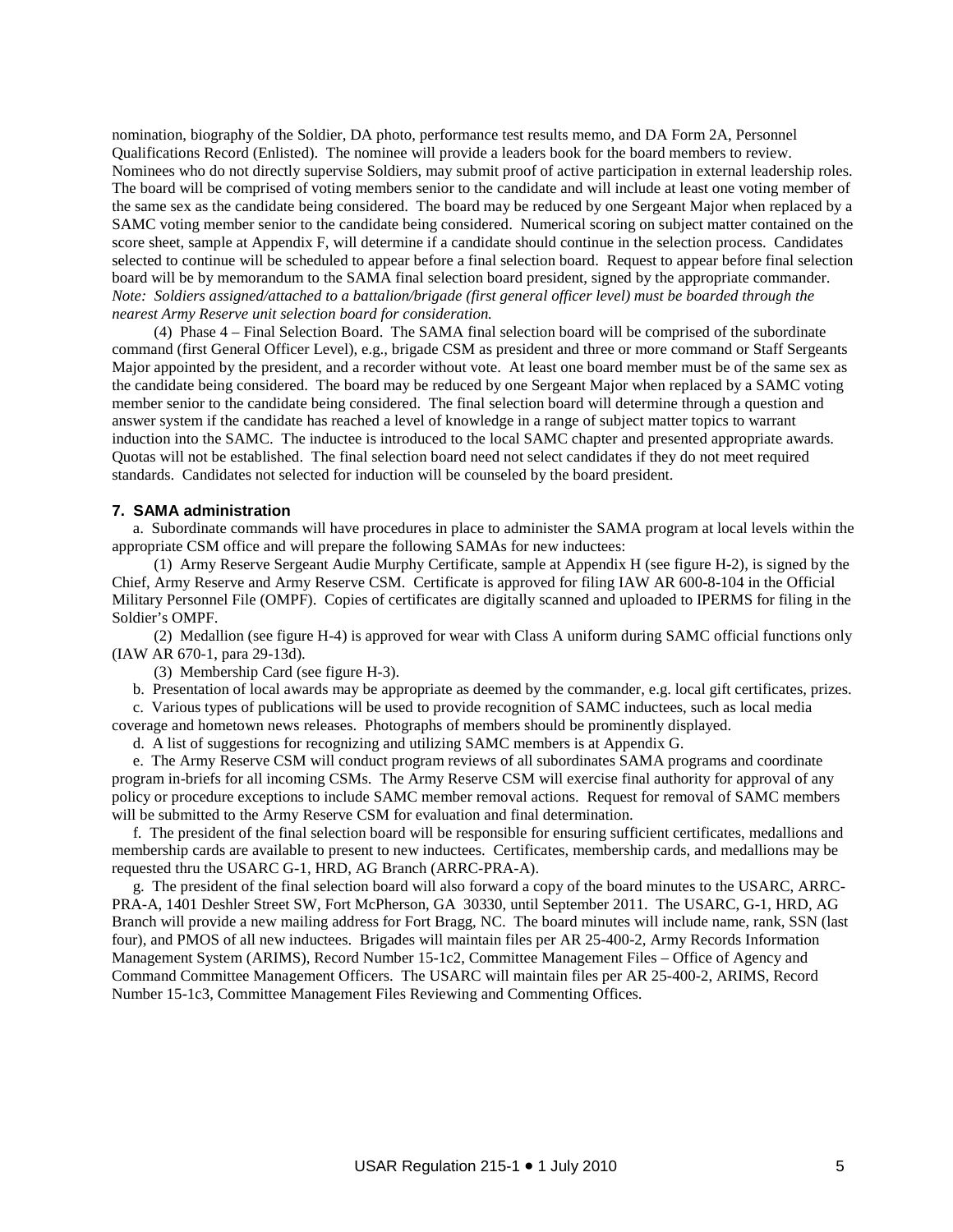#### **8. Honorary membership**

a. Honorary membership may be extended to selected personnel who fit the image of a SAMC member but would not normally be allowed to compete. Careful evaluation must be taken by the approving authority to ensure that the spirit and intent of the program is preserved.

b. Sergeant Morales Club (Europe program) members in good standing will be extended honorary membership. They will receive a membership card and the opportunity to participate in all SAMC activities. They will not receive a certificate of achievement or medallion.

#### **APPENDIX A References**

*Section I* **Required Publications**

**AR 25-400-2**  Army Records Information Management System (ARIMS)

**AR 600-8-104**

Military Personnel Information Management/Records

**AR 670-1**  Wear and Appearance of Army Uniforms and Insignia

**Field Manual 3-22 9** Rifle Marksmanship M16A1, M16A2/3, M16A4, and M4 Carbine

**Field Manual 7-1**  Battle Focused Training

*Section II* **Related Publications** This section contains no entries.

*Section III* **Prescribed Forms** This section contains no entries.

*Section IV* **Referenced Forms**

**DA Form 2A** Personnel Qualifications Record (Enlisted)

**DD Form 2266** Hometown News Release Information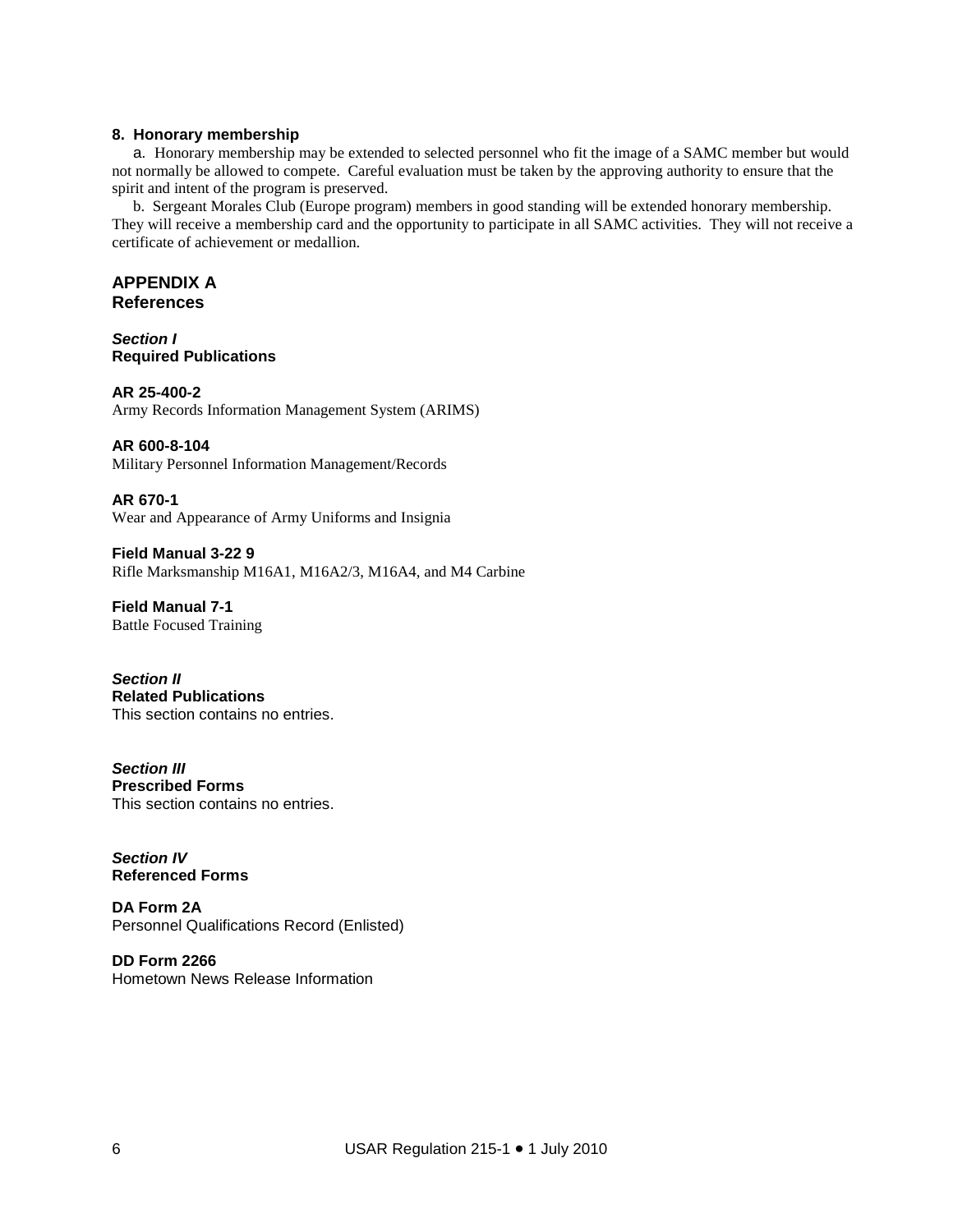### **APPENDIX B Audie Murphy Biography**

Audie Leon Murphy was a legend in his own time. A war hero, movie actor, writer of country and western songs, and poet. His biography reads more like fiction than fact. He lived only 46 years, but he made a lasting imprint on American history. Audie was born on a sharecropper's farm in North Texas on June 20, 1924. As a boy he chopped cotton for one dollar a day and was noted for his feats and his accuracy with a gun. He had only 5 years of schooling and was orphaned at age 16. After being refused enlistment during World War II in both the Marines and paratroopers for being too small (5'5") and underweight (110 lbs), he enlisted in the US Army a few days after his 18th birthday. After basic training at Camp Wolters, Texas, and advanced training at Fort George G. Meade, Maryland, Audie was sent overseas. He was assigned to the famous 15th Infantry Regiment of the 3d Infantry Division where he fought in North Africa, Sicily, Italy, France, and Germany. He earned a battlefield commission for his courage and leadership ability as well as citations and decorations including every medal for Valor that America gave. He was also awarded three French and one Belgian medal. Lieutenant Audie Murphy was the highest decorated Soldier in American history. Discharged from the Army on September 21, 1945, Audie went to Hollywood at the invitation of movie star James Cagney. He remained in California for the rest of his life and was closely associated with the movie industry both as an actor and a producer. He acted in 44 films, starring in 39 of them: his best known film was "To Hell and Back," adopted from the bestselling book of his war experiences by the same name. Most of his movies were westerns. In 1955, Audie Murphy was voted the Most Popular Western Actor in America by the Motion Picture Exhibitors. Audie wrote the lyrics to 16 country and western songs, the most popular of which was "Shutters and Boards," written with Scott Turner in 1962. The song was recorded by over 30 pop singers, including Jerry Wallace, Dean Martin, and Porter Waggoner. He was an accomplished poet: unfortunately, only a few of his poems have survived. In 1950 Audie joined the 36th Infantry Division (T-Patchers) of the Texas National Guard and served with it until 1966. He was a Mason and a Shriner and belonged to several veterans' organization. Audie Murphy was killed in a plane crash on a mountain top near Roanoke, Virginia on May 28, 1971. Fittingly, his body was recovered 2 days later on Memorial Day. Audie could very well be the last American war hero. He was the greatest combat Soldier in the 200 year plus history of the United States.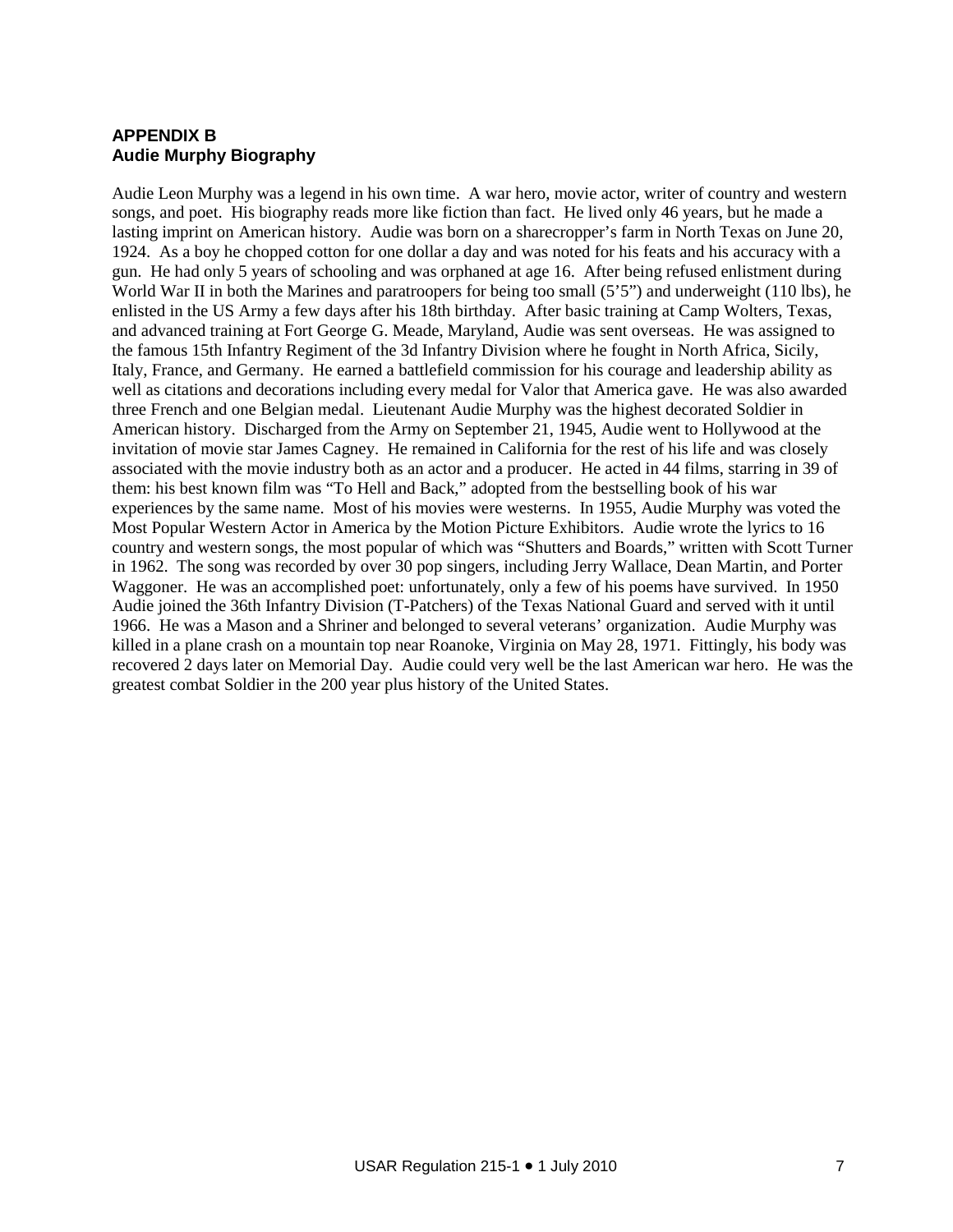#### **APPENDIX C SAMPLE MEMORANDUM OF INTRODUCTION**

ARRC-PRA-A

MEMORANDUM FOR (Commander Concerned)

SUBJECT: Memorandum of Introduction

1. This Memorandum of Introduction is being forwarded for \_\_\_\_\_\_\_\_\_\_\_\_\_\_\_\_\_\_\_\_\_\_\_\_\_\_\_\_, who has been assigned to your command. He/she is a member of the Sergeant Audie Murphy Club and has earned the distinction of being one of the finest NCOs ever assigned to the \_\_\_\_\_\_\_\_\_\_\_\_\_\_\_\_\_\_\_\_\_.

2. Membership in the Sergeant Audie Murphy Club is a primary indicator that \_\_\_\_\_\_\_\_\_\_\_\_\_\_\_\_\_\_\_ has demonstrated the ability to meet the challenges of leadership and caring for Soldiers.

3. I am pleased to personally introduce \_\_\_\_\_\_\_\_\_\_\_\_\_\_\_\_\_\_\_\_\_\_\_\_\_\_to you. I am confident he/she will be an invaluable asset to your organization.

> COMMANDER'S Signature Block

**Sample Memorandum of Introduction**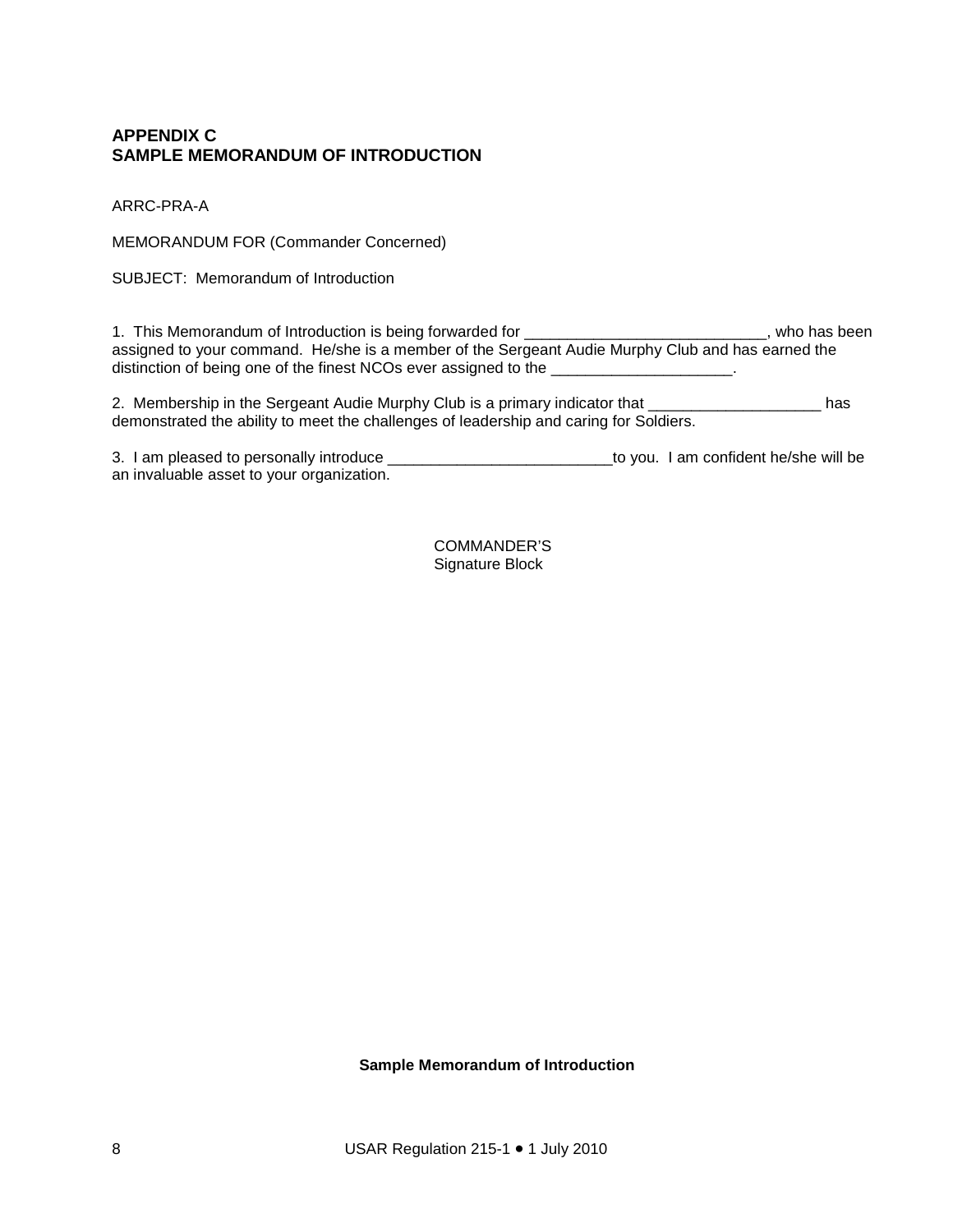#### **APPENDIX D SAMPLE FORMAT FOR UNIT SENIOR NCO NOMINATION**

ARRC-PRA-A

MEMORANDUM FOR Sergeant Audie Murphy Award Selection Board

SUBJECT: Sergeant Audie Murphy Award Nomination/Evaluation

| FLAG (Y/N): _____ APFT (P/F): _____ Score: _______ Date: ________________ |  |  |  |
|---------------------------------------------------------------------------|--|--|--|

2. Bio Sketch

2 Encls<br>
1. DD Form 2266 (1SG/SGM/CSM)<br>
2266 (1SG/Signature Block Signature Block

> **Sample format for unit Senior NCO Nomination FOUO**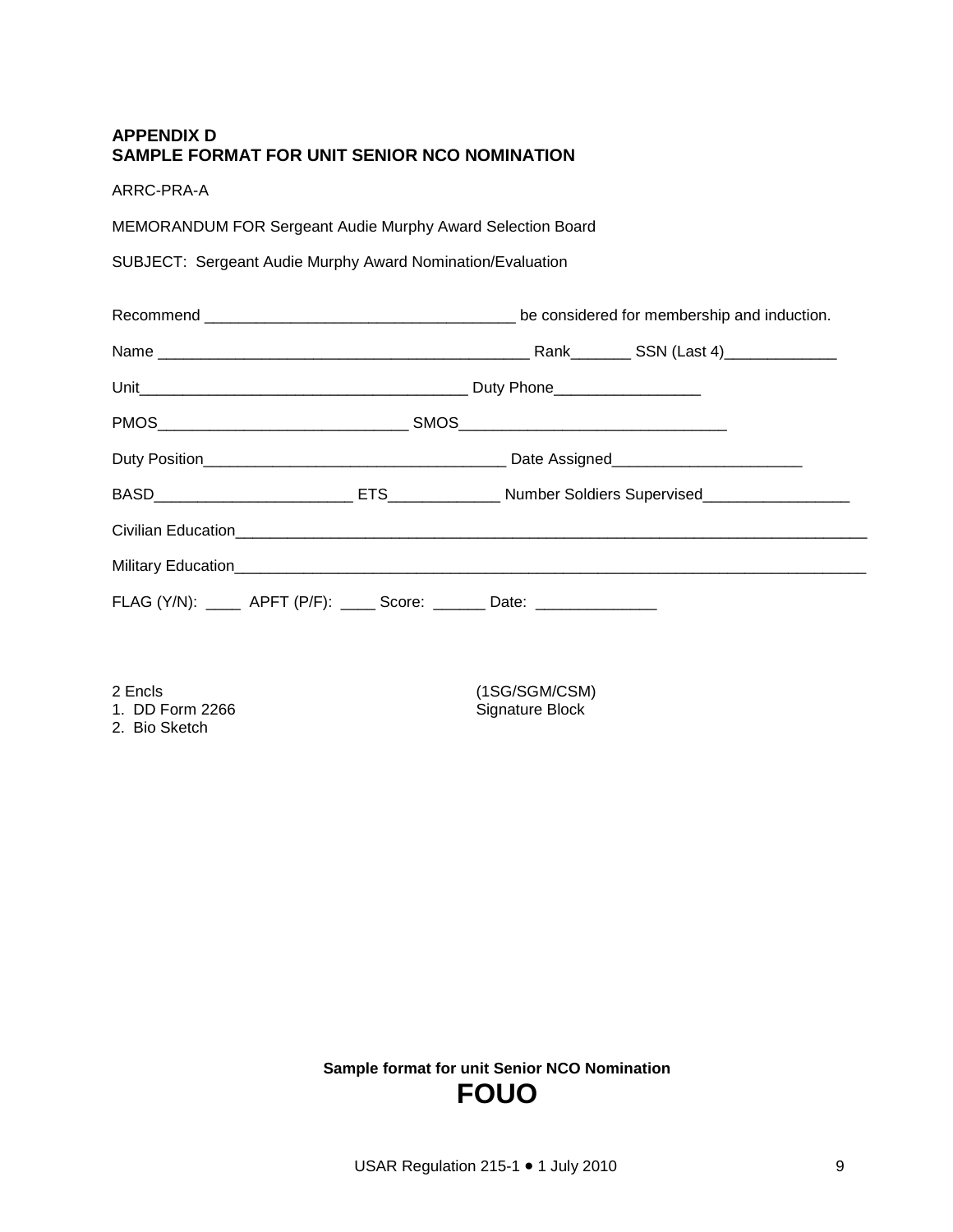#### **APPENDIX E PERFORMANCE TEST RESULTS MEMORANDUM SAMPLE**

ARRC-PRA-A

MEMORANDUM FOR Sergeant Audie Murphy Award Selection Board

SUBJECT: SAMA Performance Test Results

1. The following performance test results are submitted for\_\_\_\_\_\_\_\_\_\_\_\_\_\_\_\_\_\_\_\_\_\_\_\_\_\_\_\_\_\_\_\_, an SAMC candidate:

| 2. The following information concerning discipline of subordinates is provided: |                                               |                                                                                                     |  |  |  |
|---------------------------------------------------------------------------------|-----------------------------------------------|-----------------------------------------------------------------------------------------------------|--|--|--|
|                                                                                 |                                               |                                                                                                     |  |  |  |
|                                                                                 |                                               |                                                                                                     |  |  |  |
| 3. The following additional comments are provided:                              |                                               |                                                                                                     |  |  |  |
|                                                                                 |                                               |                                                                                                     |  |  |  |
|                                                                                 |                                               |                                                                                                     |  |  |  |
|                                                                                 | Number of Soldiers supervised _______________ | NAME________________________________SSN (Last 4)_________________Unit_______________DOR____________ |  |  |  |

(SGM/CSM) Signature Block

**Sample Performance Test Result Memo Format FOUO**

10 USAR Regulation 215-1 • 1 July 2010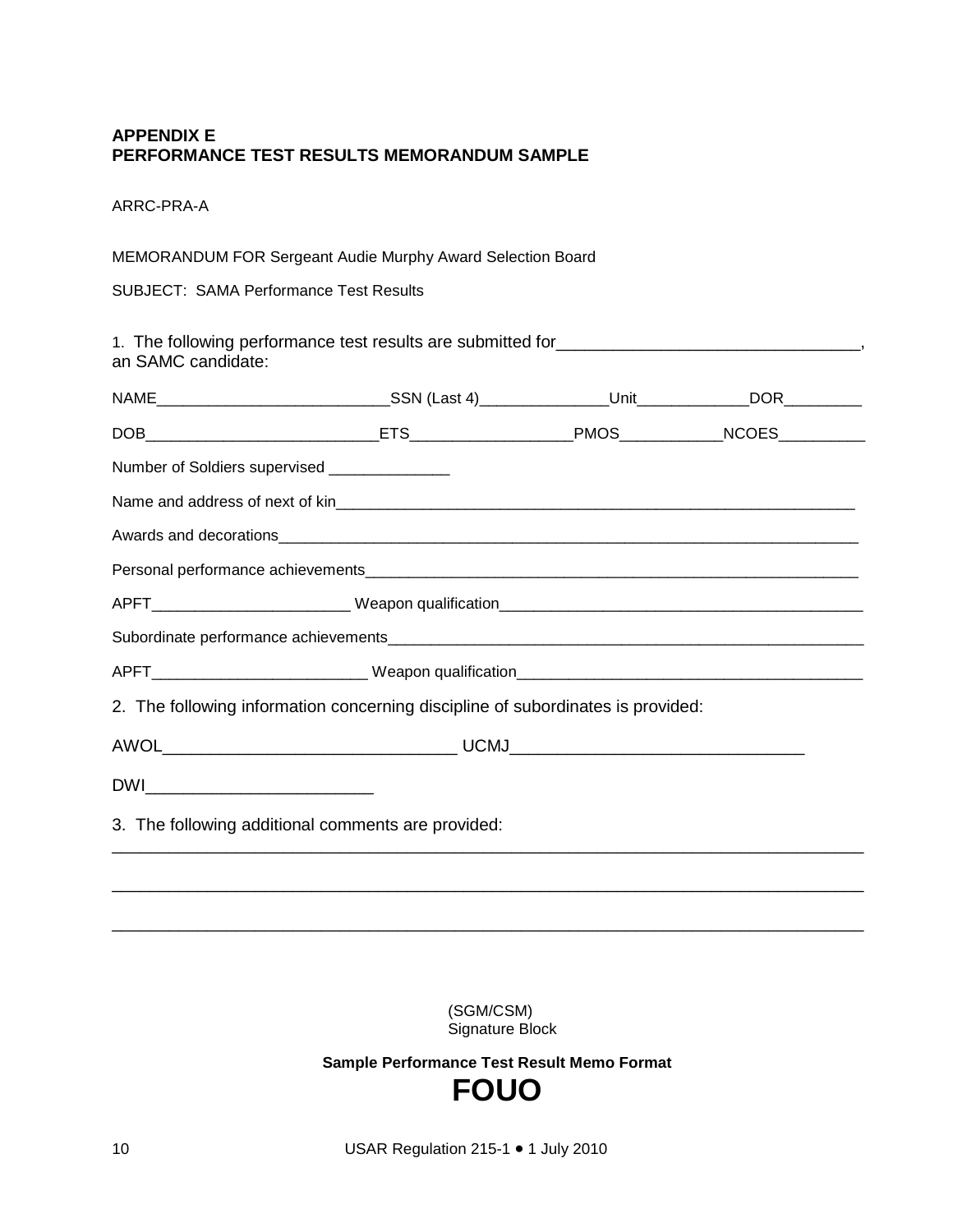### **APPENDIX F SAMPLE SAMA SCORE SHEET FORMAT**

|                                                               | Rank_____________Unit_ |         |
|---------------------------------------------------------------|------------------------|---------|
|                                                               | Score                  | Remarks |
| I. Common Scored Areas (5pt Max)                              |                        |         |
| a. Reporting                                                  |                        |         |
| b. Uniform and Appearance                                     |                        |         |
| c. Oral Expression                                            |                        |         |
| d. Military Bearing                                           |                        |         |
| TOTAL: __________                                             |                        |         |
| II. Group 1                                                   |                        |         |
| a. Weapons Qualification (MM=1pt SS=3pt EXP=5pt)              |                        |         |
| b. Knowledge of Weapons                                       |                        |         |
| c. Knowledge of Land Navigation                               |                        |         |
| d. Knowledge of Rifle Marksmanship FM 3-22 9.                 |                        |         |
| e. Knowledge of Promotion Policy and Regulation               |                        |         |
| TOTAL: __________                                             |                        |         |
| III. Group 2                                                  |                        |         |
| a. Chemical Biological Radiological Nuclear Explosive (CBRNE) |                        |         |
| b. First Aid                                                  |                        |         |
| c. APFT (180-229=1pt) (230-269=3pt) (270-300=5pt)             |                        |         |
| d. Uniform and Awards AR 670-1                                |                        |         |
| e. Battle Focused Training FM 7-1                             |                        |         |
| <b>TOTAL:</b>                                                 |                        |         |

**SAMA Score Sheet Format Sample**

**FOUO**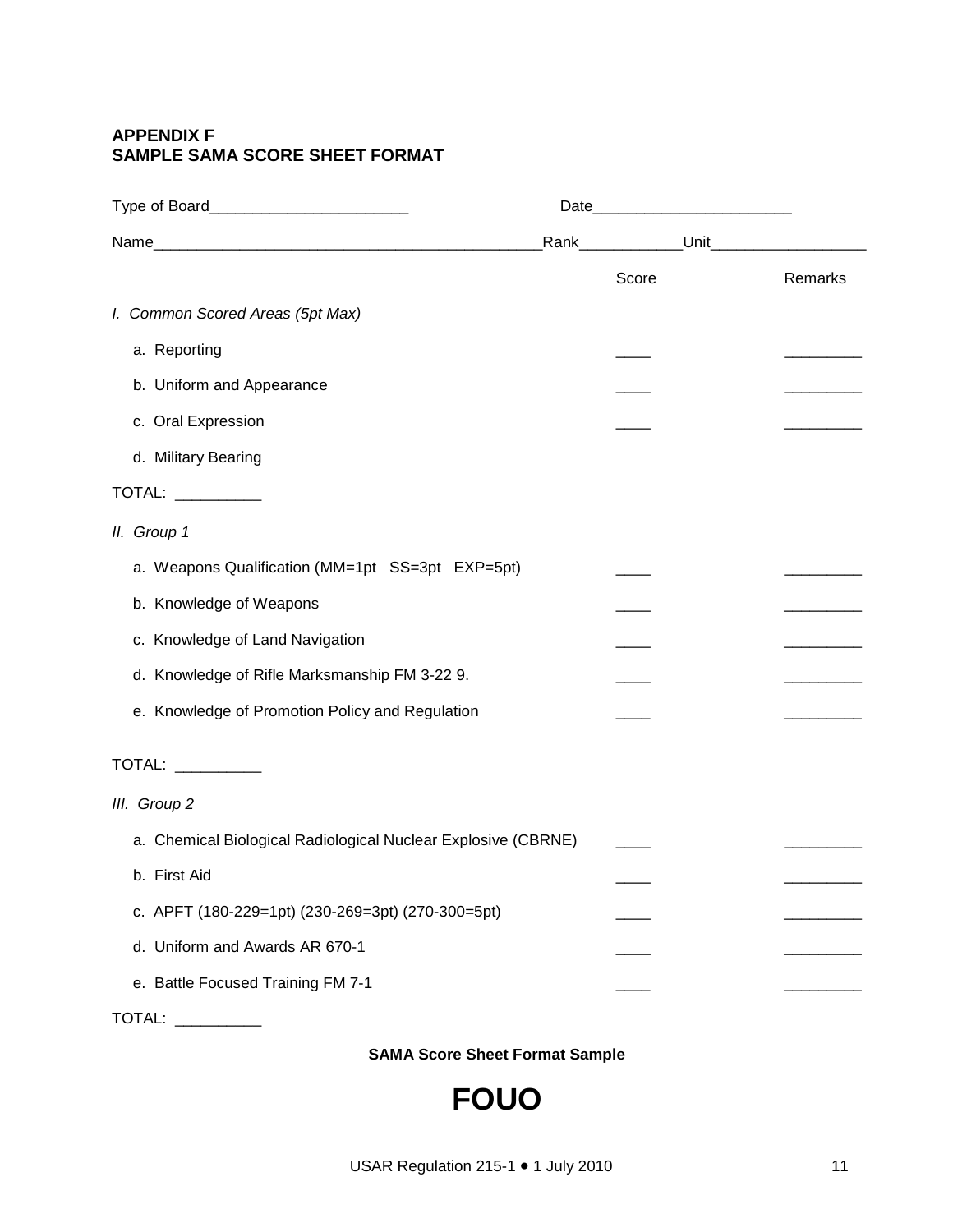*IV. Group 3*

| a. Leadership                                                 |  |  |
|---------------------------------------------------------------|--|--|
| b. Counseling                                                 |  |  |
| c. Customs and Courtesy                                       |  |  |
| d. NCOER                                                      |  |  |
| TOTAL: __________                                             |  |  |
| Group 4<br>V.                                                 |  |  |
| a. PMCS                                                       |  |  |
| b. Supply Economy                                             |  |  |
| c. Chain of Command                                           |  |  |
| d. Standards of Conduct                                       |  |  |
| TOTAL: ___________                                            |  |  |
| VI. Group 5                                                   |  |  |
| a. Soldier Support Activities                                 |  |  |
| b. Education Programs                                         |  |  |
| c. Sponsorship                                                |  |  |
| d. US Government                                              |  |  |
| e. Unit Policies/History of NCO                               |  |  |
| TOTAL: __________                                             |  |  |
| TOTAL BOARD SCORE                                             |  |  |
| Recommended for Induction: YES_______________ NO_____________ |  |  |
| <b>BOARD MEMBER</b>                                           |  |  |

**Sample SAMA Score Sheet Format continued.**

## **FOUO**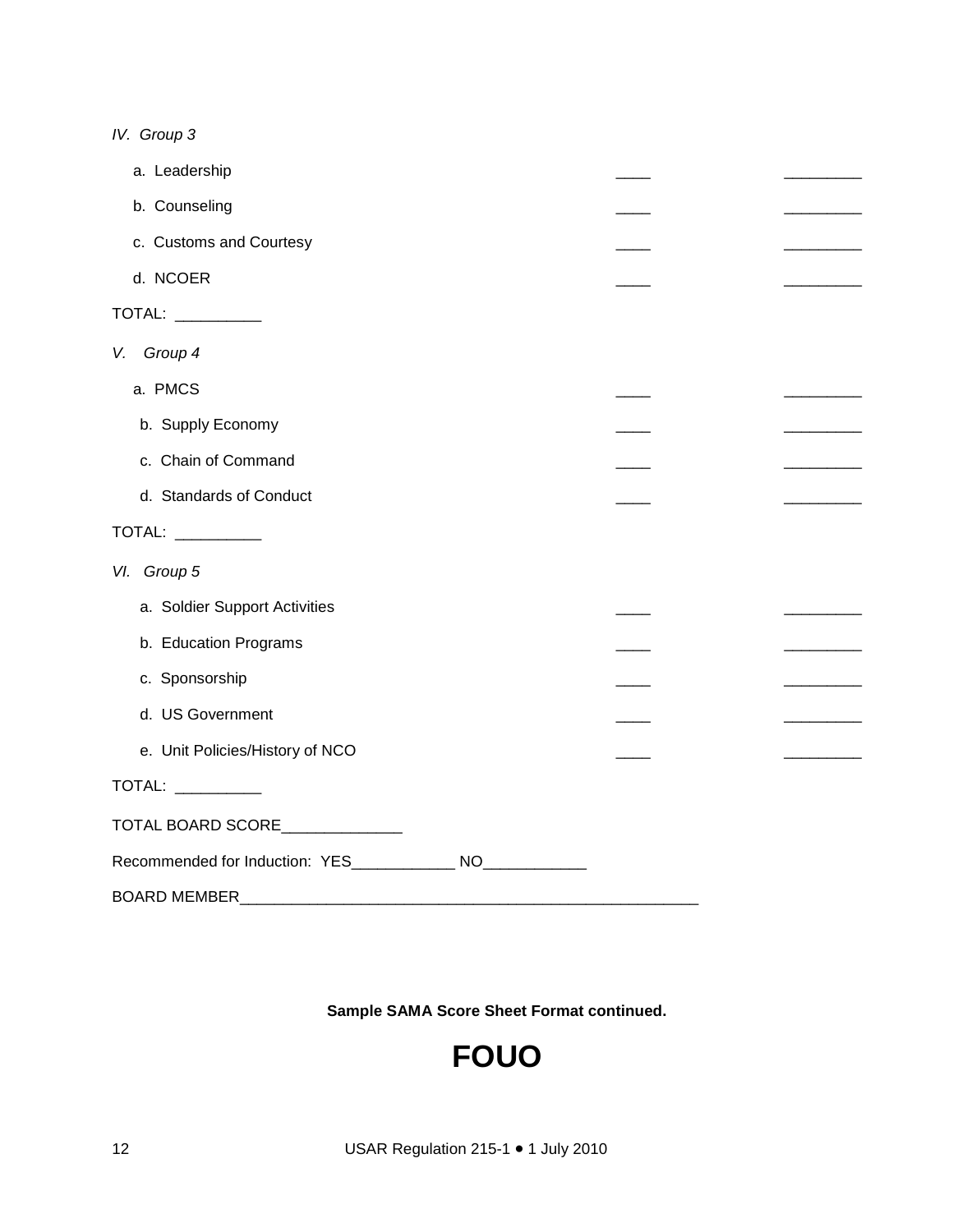### **APPENDIX G SUGGESTIONS FOR RECOGNIZING AND UTILIZING SAMC MEMBERS**

- 1. Interview SAMC members as possible officer candidate school or warrant officer candidates.
- 2. Encourage assignments to leadership positions that will allow SAMC members to develop leadership skills.
- 3. Assign to instructor duties or positions and teach NCO development classes.
- 4. Encourage further participation in off-duty education programs to set an example for younger Soldiers.
- 5. Accompany Sergeant Major on unit visit and talk to individual NCOs.
- 6. Use their talents/abilities as:
	- a. Guest speakers at command information classes and seminars.
	- b. Speakers at NCO leadership schools.
	- c. Participants in various corps, division, and brigade ad hoc committees.
	- d. Attendees at selected command briefings.
	- e. Greeters for VIPs visiting local commands.
	- f. Participants in sponsorship and reception programs.

7. Encourage their involvement in community activities (youth services, Army Community Services (ACS), Parent Teachers Student Organization (PTSO), etc.).

8. Encourage them to help identify potential SAMC members.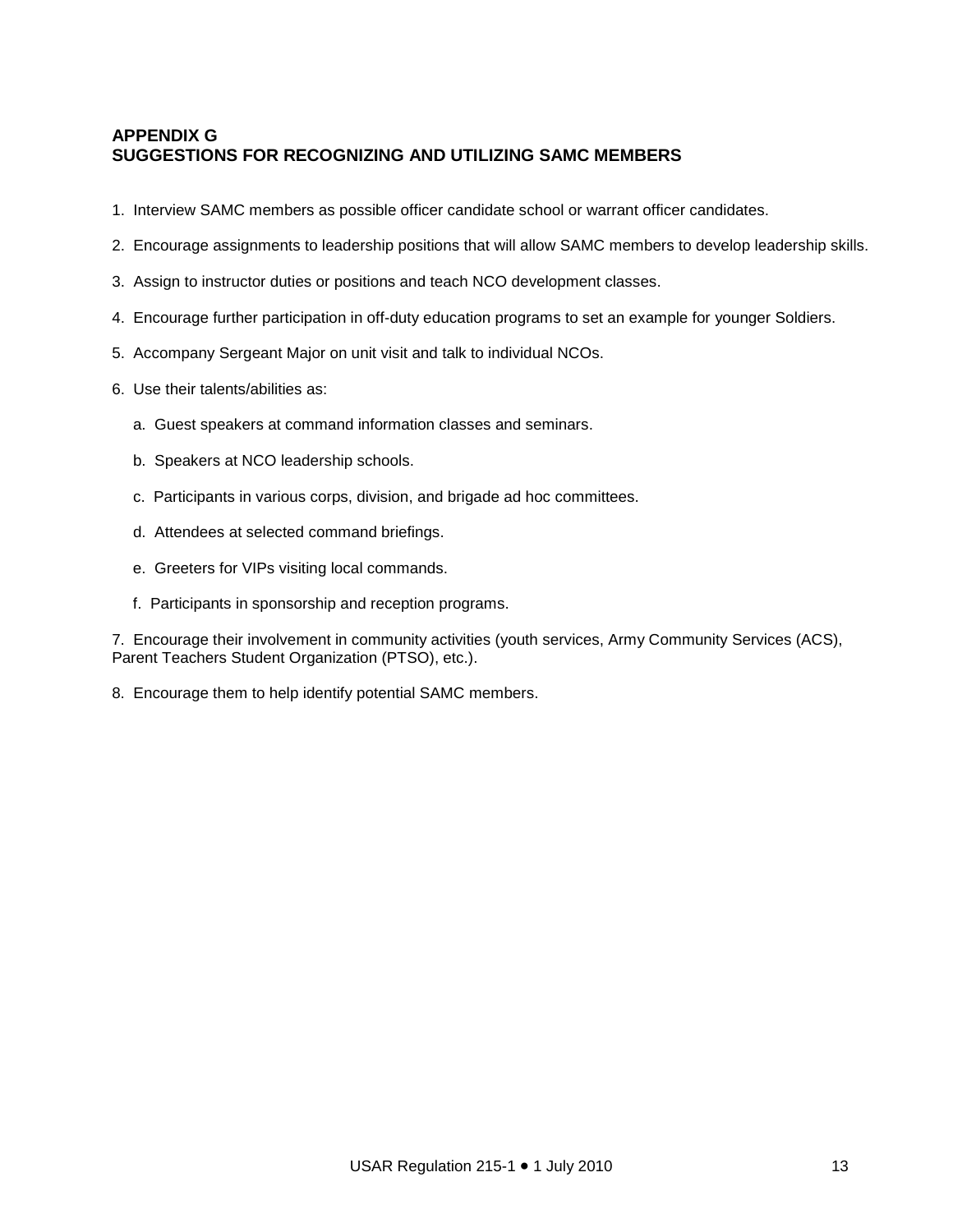#### **APPENDIX H SERGEANT AUDIE MURPHY CLUB (SAMC) LOGO, LINEAGE, CERTIFICATE, MEMBERSHIP CARD AND MEDALLION**



**Figure H-1. SAMC Logo and Lineage.**

S\*A\*M\*C: Initials separated by three stars which represent the Be, Know, and Do for the NCO.

Staff Sergeant (SSG) Rank Insignia: Reflects Audie Murphy's highest enlisted rank.

The Eagle: Our national bird and symbol of freedom, the intent of the Award to be nationwide.

The Laurel: Represents the individual achievement of the NCOs in the club.

The Lightning Bolt: Represents swift and decisive action taken by the NCO.

The Sword: A historical reference, a tool for the NCO to cut to the heart of the matter, to lead the charge.

The Streamers: Indicate upon which we base our philosophy.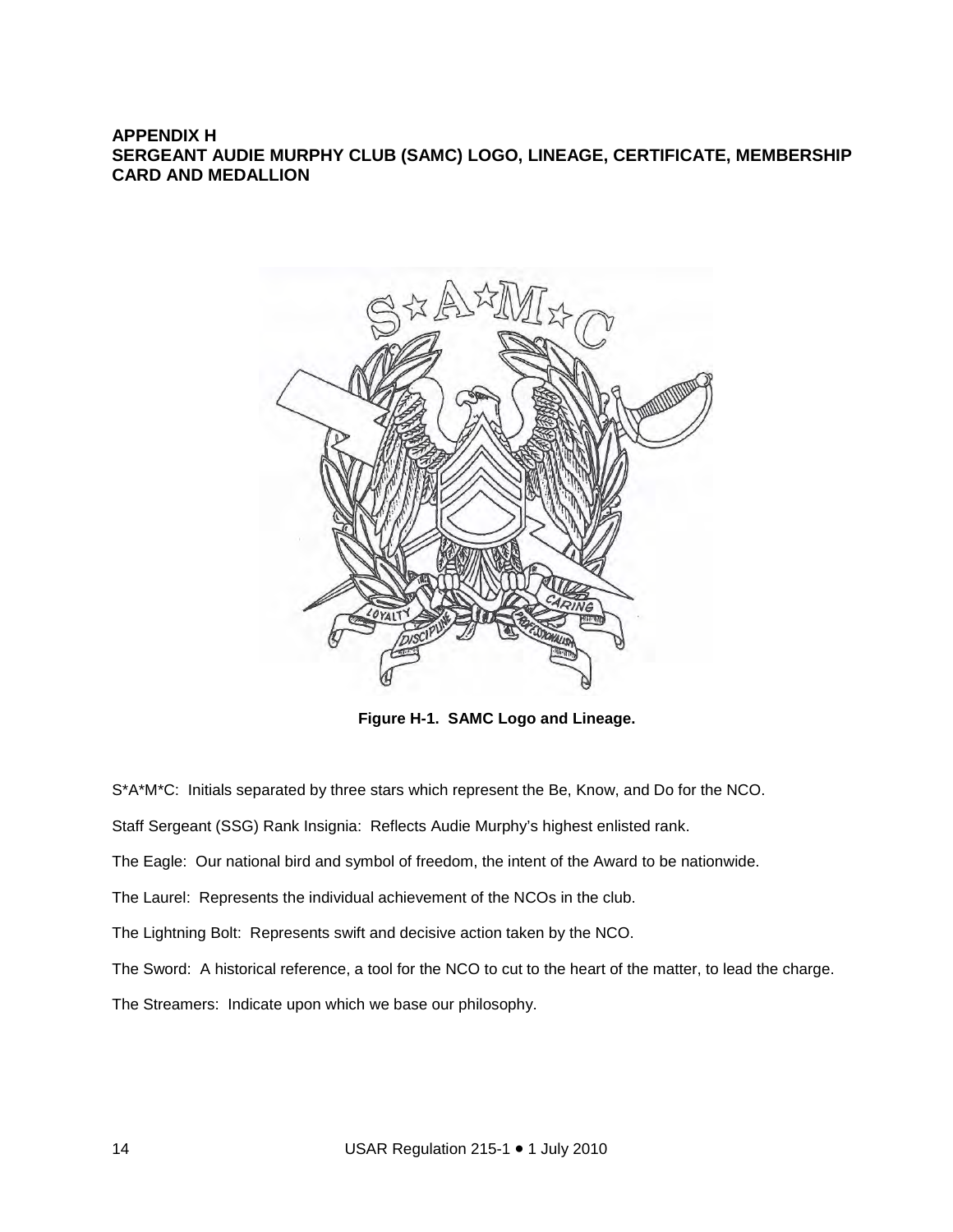





is presented to

for demonstrating dedicated leadership and exemplary professionalism as a Noncommissioned Officer. Your performance of duty meets all standards of excellence required for induction into the

## Sergeant Audie Murphy Club

Sergeant Audie Murphy was one of the finest Noncommissioned Officers in the United States Army during World War II. His leadership on the battlefields of Europe demonstrated the ideals of a US Army Noncommissioned Officer. Sergeant Audie Murphy displayed immense courage and bravery at great personal risk. Throughout his distinguished military career, he consistently discounted personal injury and hardships to complete the mission. This finest of Soldier's was constantly ready, mentally and physically, to lead his Soldiers under the most adverse battle conditions. Words and military decorations cannot sufficiently honor the valor of Sergeant Audie Murphy, he was one of the brayest Noncommissioned Officers in the United States Army. He demonstrated a commitment to the American principles of freedom and liberty at great personal risk to his health and quite often his life. Sergeant Audie Murphy's actions established the leadership standard for generations of **Noncommissioned Officers.** 

> day of Month 20XX  $\mathfrak{R}$  this

**COMMAND SERGEANT MAJOR ARMY RESERVE** 

LIEUTENANT GENERAL, USA CHIEF, ARMY RESERVE

**Figure H-2. Sample SAMC certificate.**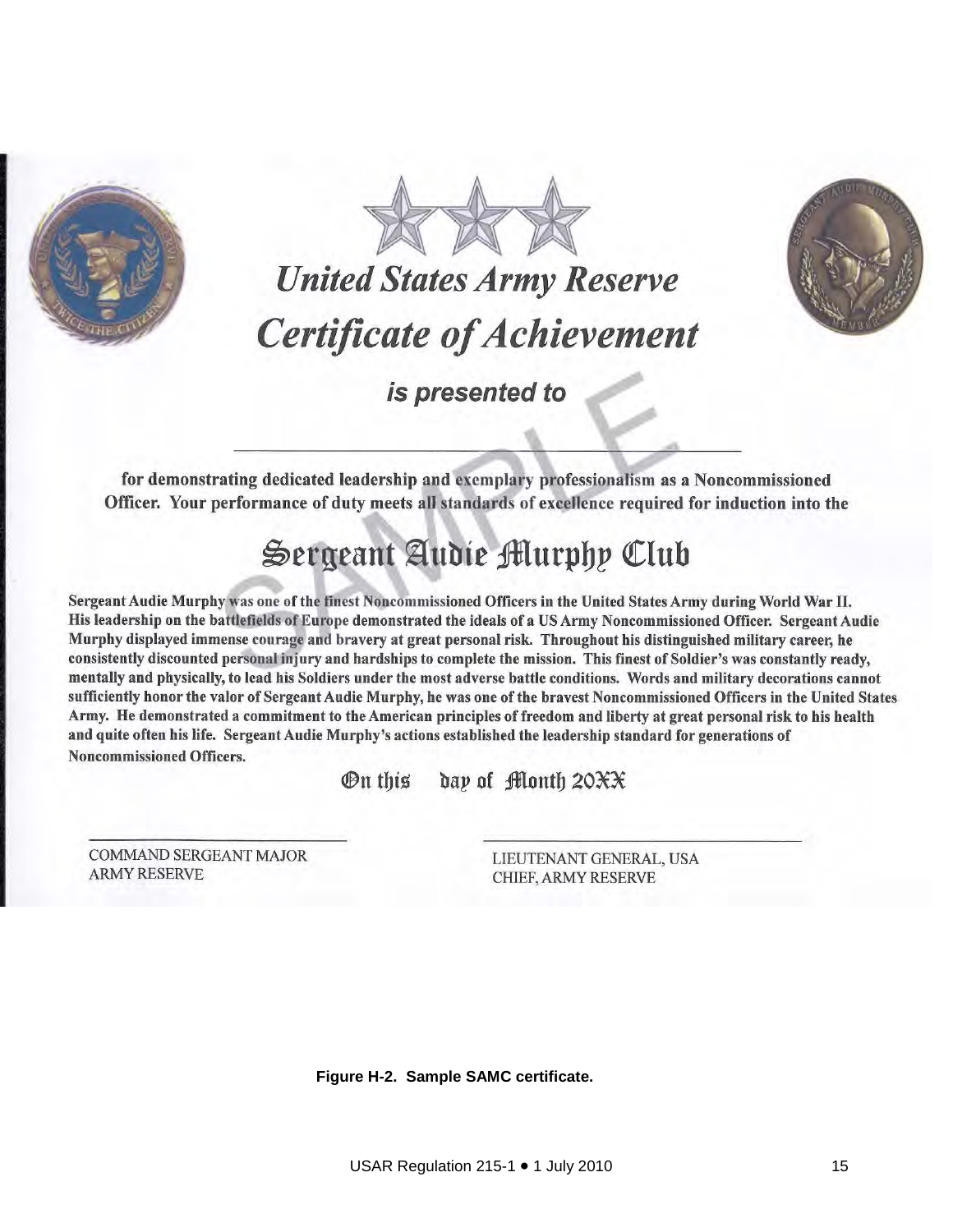

**Figure H-3. Sample SAMC membership card.**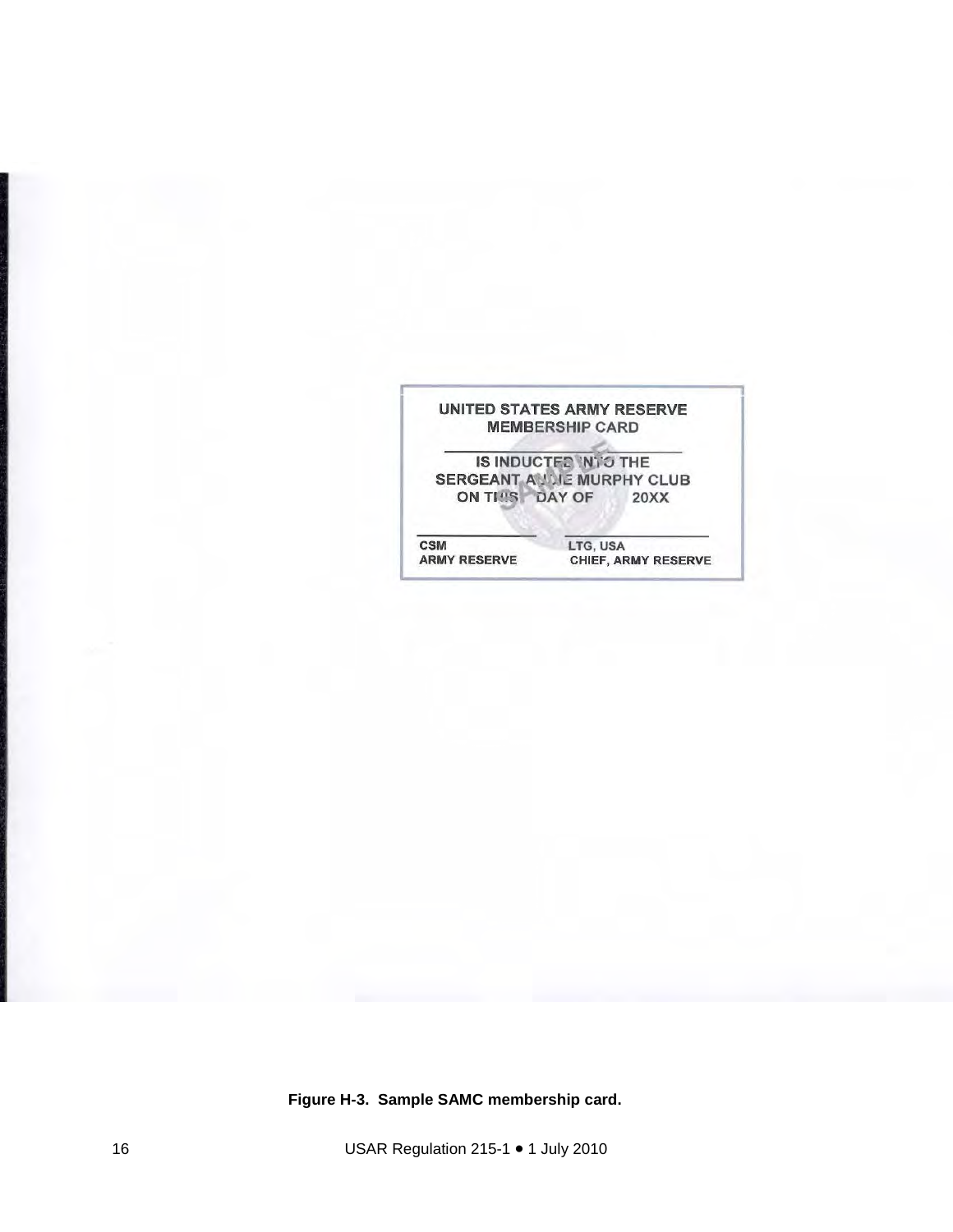

Sergeant Audie Murphy Medallion (Front)



Sergeant Audie Murphy Medallion (Back)

**Figure H-4. Sergeant Audie Murphy medallion.**